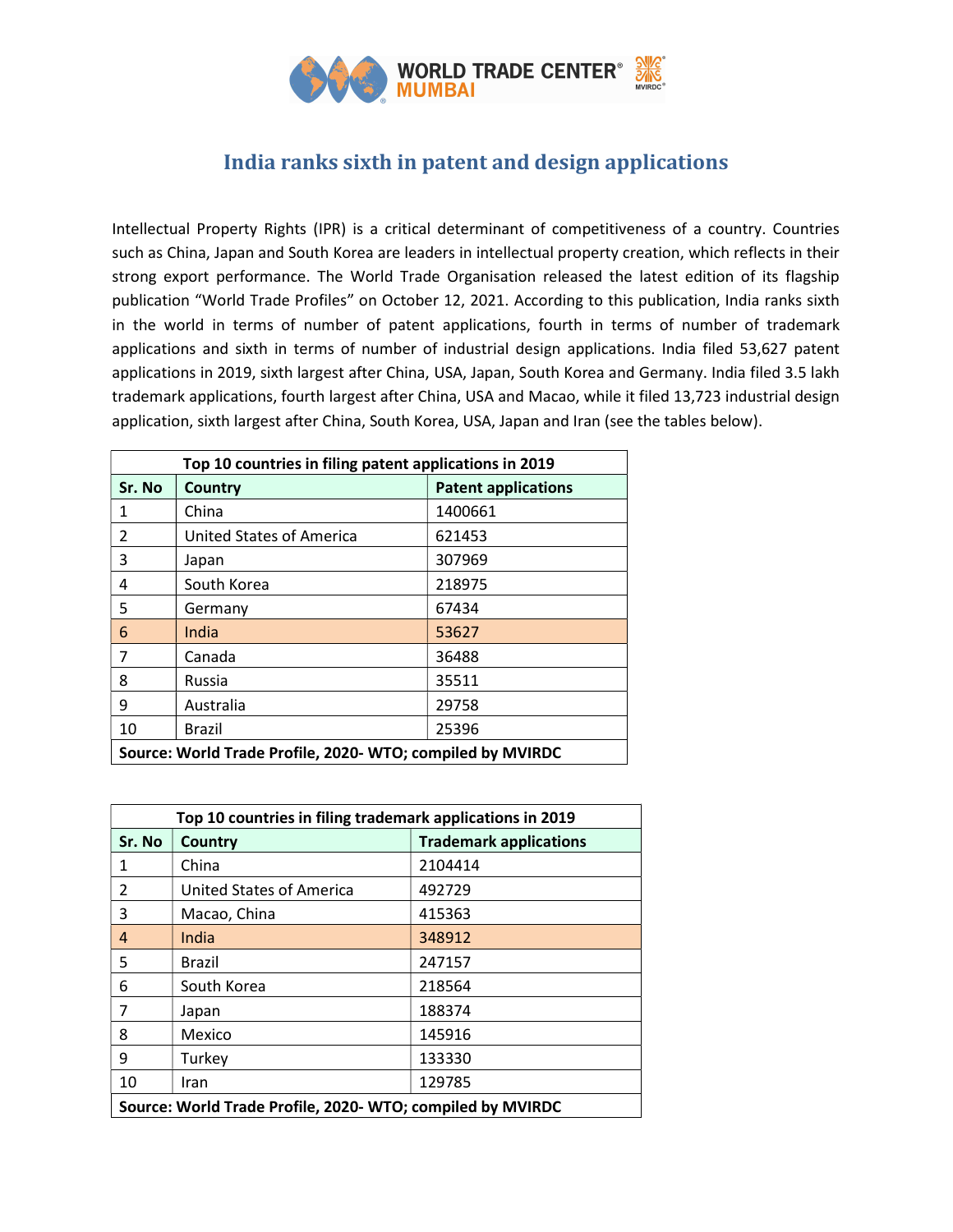

| Top 10 countries in filing industrial design applications in 2019 |                                 |                                       |  |
|-------------------------------------------------------------------|---------------------------------|---------------------------------------|--|
| Sr.<br><b>No</b>                                                  | <b>Country</b>                  | <b>Industrial design applications</b> |  |
| $\mathbf{1}$                                                      | China                           | 711617                                |  |
| 2                                                                 | South Korea                     | 65312                                 |  |
| 3                                                                 | <b>United States of America</b> | 46827                                 |  |
| 4                                                                 | Japan                           | 30951                                 |  |
| 5                                                                 | Iran                            | 17622                                 |  |
| 6                                                                 | India                           | 13723                                 |  |
| 7                                                                 | Turkey                          | 10350                                 |  |
| 8                                                                 | Australia                       | 8857                                  |  |
| 9                                                                 | Russia                          | 7144                                  |  |
| 10                                                                | Brazil                          | 6432                                  |  |
| Source: World Trade Profile, 2020- WTO; compiled by MVIRDC        |                                 |                                       |  |

## National IPR Policy

India has made remarkable progress in intellectual property filings since it adopted National IPR Policy in May, 2016. This policy is a vision document of Government of India that lays the future roadmap of IPRs in the country. The central government set up the Cell for IPR Promotion and Management (CIPAM) to coordinate the implementation of this policy.

The policy has helped India improve its world ranking in the Global Innovation Index (GII) from 81<sup>st</sup> spot in 2015 to  $46<sup>th</sup>$  in 2021. The number of patents granted in the country grew more than seven fold to 28,391 patents in 2020-21 from 4,227 grants in 2013-14, according to a central government press release. In the last four years (2016-20), India witnessed 14.2 lakh trademark registrations compared to 11 lakh during 75 years (1940-2015), says a government press release.

#### Ease of filing IPR

In a move to promote ease of filing intellectual property rights, the government simplified the procedures by reducing paper work and adopting digital technology. The proportion of IPR applications that are filed online has increased from 30% earlier to more than 95% today. The government has amended Patents Rules in 2016 and Trademarks Rules in 2017 to promote ease of filing of applications. Under the amended Trade Mark Rules, the government replaced 74 Forms that were required earlier with eight Consolidated Forms. As a result of the steps taken to process patent applications, the government could reduce the time of patent examination from 72 months in December 2016 to 12-24 months in December 2020.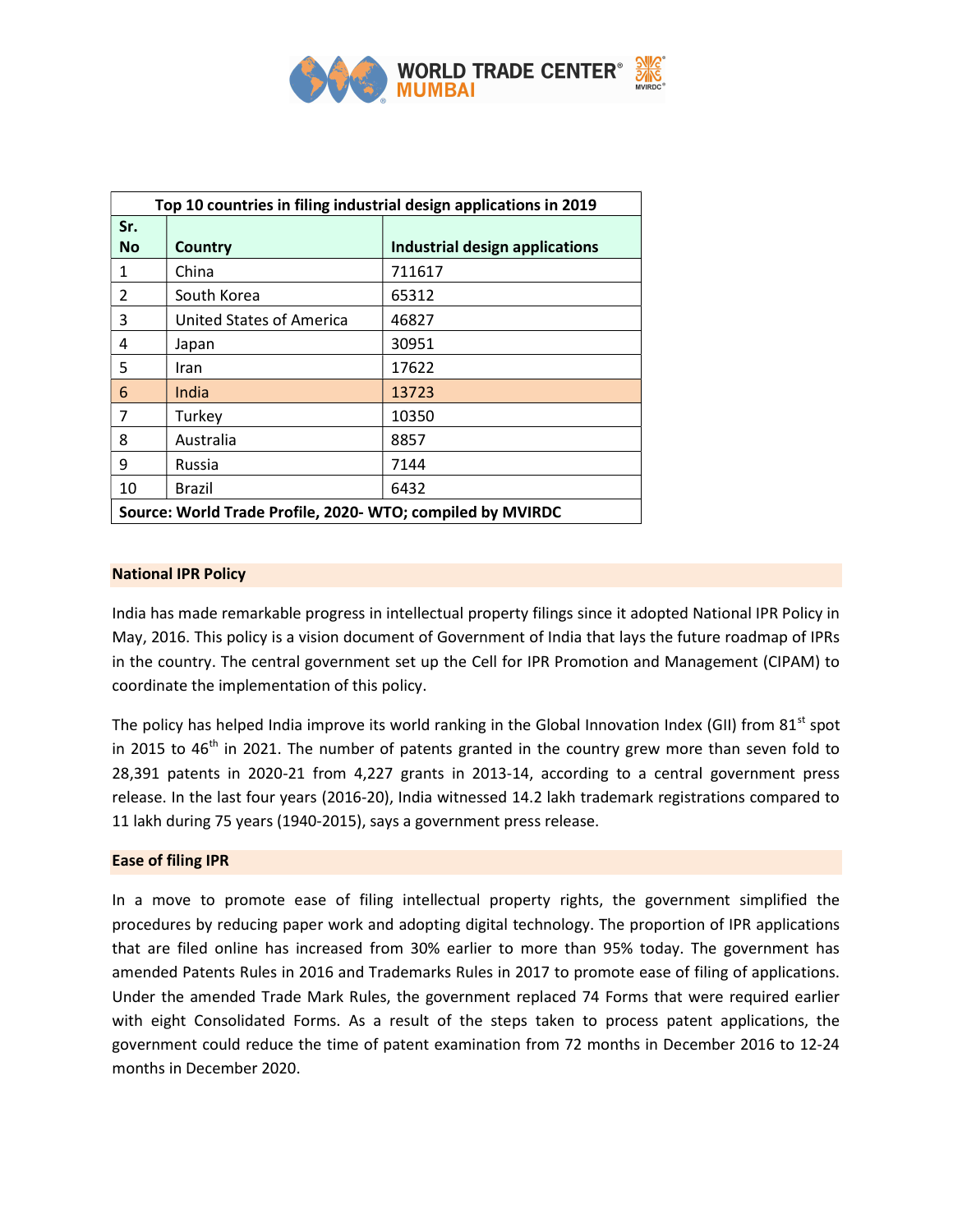

Under the amended Patents Rules, fee for filing patent has been reduced 80% for start-up enterprises compared to large companies. The government has empanelled 208 Patent Agents to assist startup enterprises in the preparation and filing of their patent applications and also at the stage of prosecution of applications before the Patent Office. Government of India bears the fees of these patent agents.

## Notifications

Press Information Bureau

APEDA signs MoU to boost farm exports

https://pib.gov.in/PressReleasePage.aspx?PRID=1763978

INDIA'S FOREIGN TRADE: SEPTEMBER 2021

https://pib.gov.in/PressReleasePage.aspx?PRID=1763956

PLI for telecom and networking products

https://pib.gov.in/PressReleasePage.aspx?PRID=1763872

BIS to formulate need-based standards to promote responsible supply chain

https://pib.gov.in/PressReleasePage.aspx?PRID=1763879

PM launches Gati Shakti- National Master Plan

https://pib.gov.in/PressReleasePage.aspx?PRID=1763638

TRIFED to get GI tag for 177 potential tribal products

https://pib.gov.in/PressReleasePage.aspx?PRID=1763602

Minister negotiates bilateral and multilateral agreements

https://pib.gov.in/PressReleasePage.aspx?PRID=1763223

Minister calls for efforts to grow MSME sector

https://pib.gov.in/PressReleasePage.aspx?PRID=1763213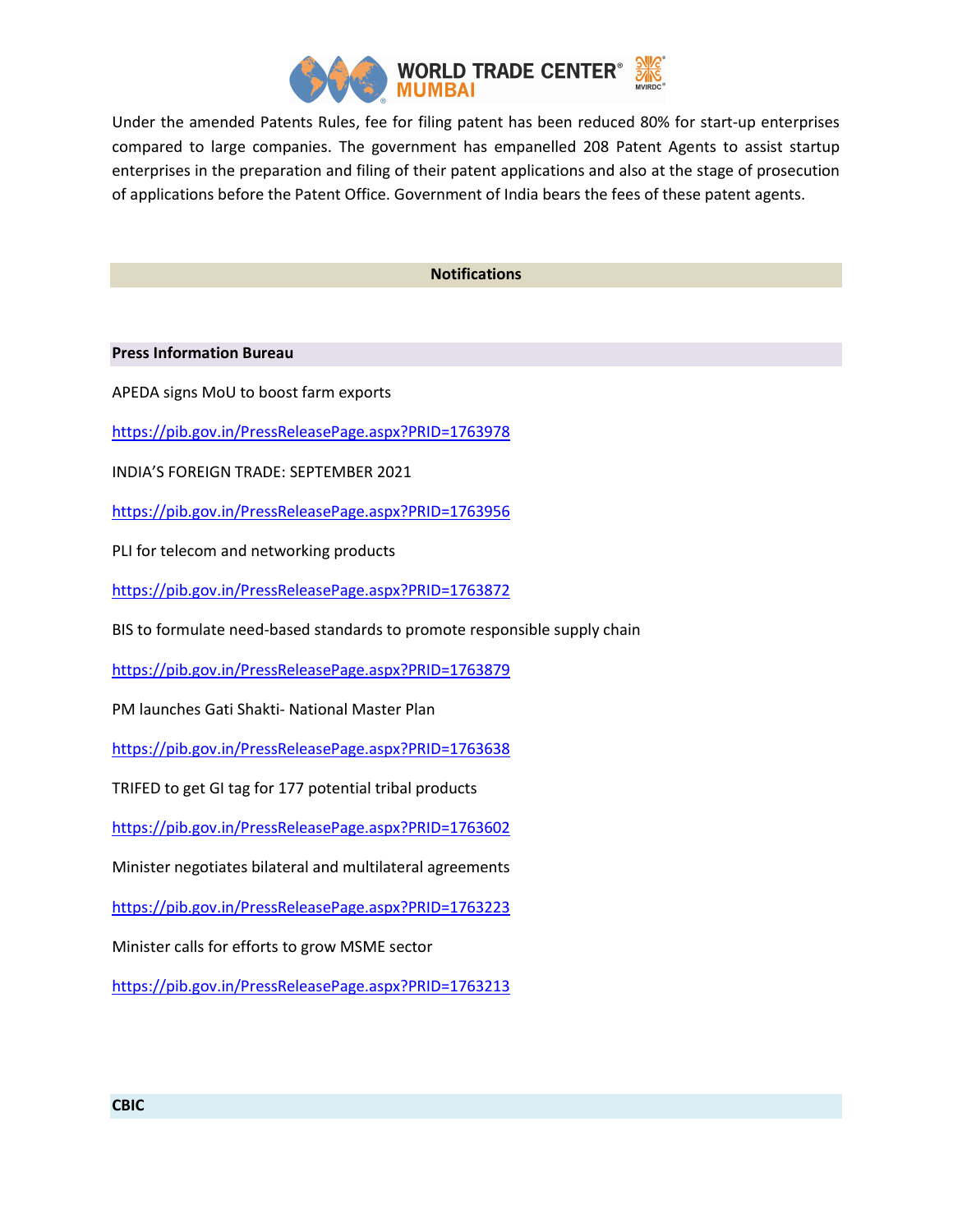

Reduction in cess on crude soya, sunflower and palm oils

https://www.cbic.gov.in/resources//htdocs-cbec/customs/cs-act/notifications/notfns-2021/cstarr2021/cs49-2021.pdf

Reduction in BCD on crude and refined soya, sunflower and palm oils

https://www.cbic.gov.in/resources//htdocs-cbec/customs/cs-act/notifications/notfns-2021/cstarr2021/cs48-2021.pdf

Fixation of tariff value

https://www.cbic.gov.in/resources//htdocs-cbec/customs/cs-act/notifications/notfns-2021/csnt2021/csnt81-2021.pdf

Exchange rate notifications

https://www.cbic.gov.in/resources//htdocs-cbec/customs/cs-act/notifications/notfns-2021/csnt2021/csnt80-2021.pdf

Anti-dumping duty on hetrocyclic compounds imported from China

https://www.cbic.gov.in/resources//htdocs-cbec/customs/cs-act/notifications/notfns-2021/csadd2021/csadd60-2021.pdf

Anti dumping duty on 'ceramic tableware and glassware originating from Malaysia

https://www.cbic.gov.in/resources//htdocs-cbec/customs/cs-act/notifications/notfns-2021/csadd2021/csadd59-2021.pdf

Anti dumping duty on jute products imported from Bangladesh and Nepal

https://www.cbic.gov.in/resources//htdocs-cbec/customs/cs-act/notifications/notfns-2021/csadd2021/csadd58-2021.pdf

# DGFT

Amendment in export policy of diagnostic kits

https://content.dgft.gov.in/Website/dgftprod/114552cc-b847-4ff2-bc93- 88d221ecf2e2/Noti%2039%20Eng.pdf

Amendment in export policy of syringes

https://content.dgft.gov.in/Website/dgftprod/0f1ad7a1-c3a7-43e2-bf4d-301141e01e03/Noti%2038%20Eng.pdf

Amendment in export policy of melt blown fabrics